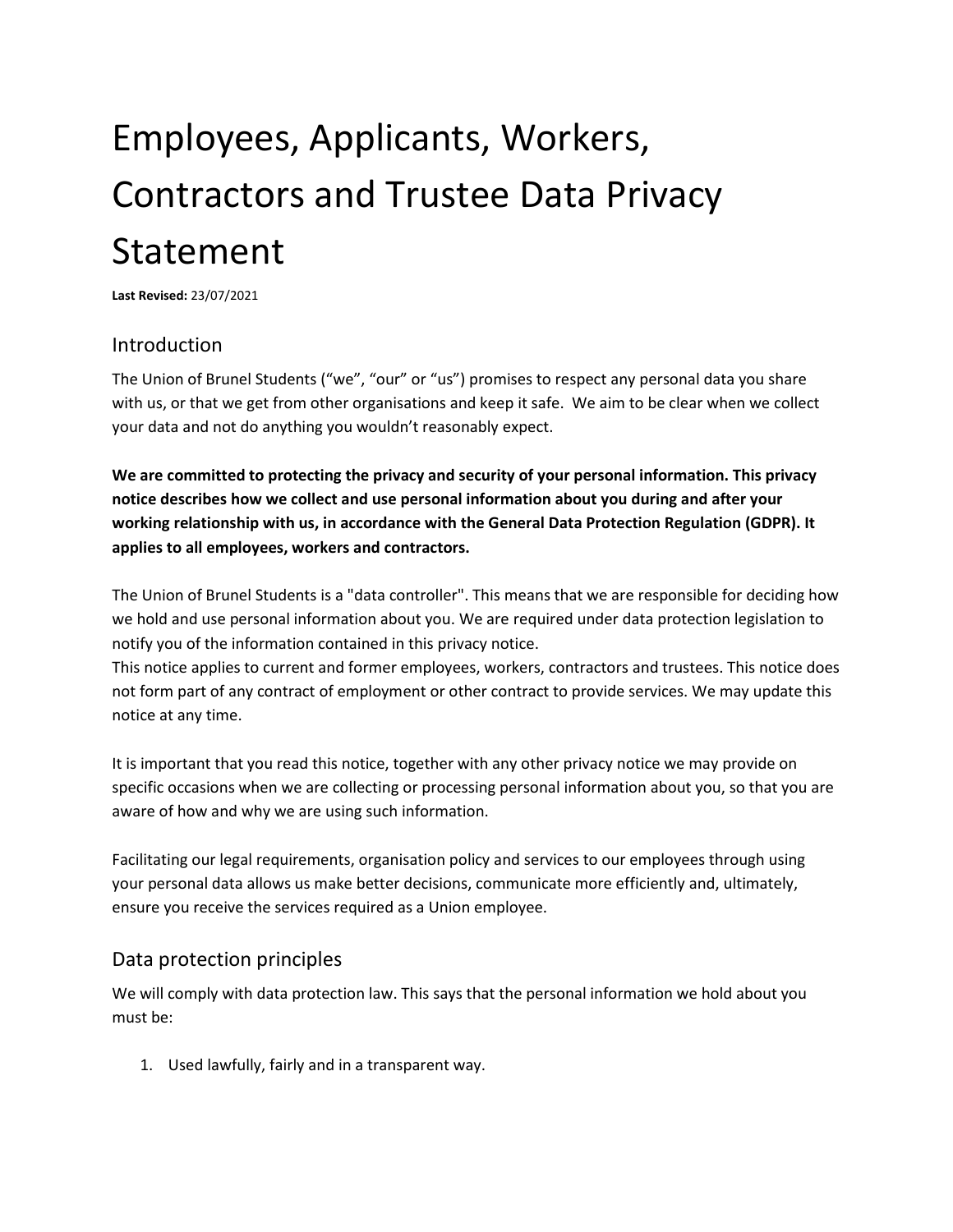- 2. Collected only for valid purposes that we have clearly explained to you and not used in any way that is incompatible with those purposes.
- 3. Relevant to the purposes we have told you about and limited only to those purposes.
- 4. Accurate and kept up to date.
- 5. Kept only as long as necessary for the purposes we have told you about.
- 6. Kept securely.

## What information we hold about you and how we collect it

**Personal data, or personal information, means any information about an individual from which that person can be identified. It does not include data where the identity has been removed (anonymous data). There are "special categories" of more sensitive personal data which require a higher level of protection.**

## The kind of information we hold about you

We may collect, store, and use the following categories of personal information about you:

- Personal contact details such as name, title, addresses, telephone numbers, and personal email addresses.
- Date of birth.
- Gender.
- Marital status and dependants.
- Next of kin and emergency contact information.
- National Insurance number.
- Bank account details, payroll records and tax status information.
- Salary, annual leave, pension and benefits information.
- Start date.
- Location of employment or workplace.
- Copy of driving licence for relevant staff.
- Recruitment information (including copies of right to work documentation, references and other information included in a CV or cover letter or as part of the application process).
- Employment records (including job titles, work history, working hours, training records and professional memberships).
- Performance information.
- Disciplinary and grievance information.
- CCTV footage and other information obtained through electronic means such as swipe card records.
- Information about your use of our information and communications systems.
- Photographs.

We may also collect, store and use the following "special categories" of more sensitive personal information:

- Information about your race or ethnicity, religious beliefs, sexual orientation and political opinions.
- Information about your health, including any medical condition, health and sickness records.
- Information about criminal convictions and offences.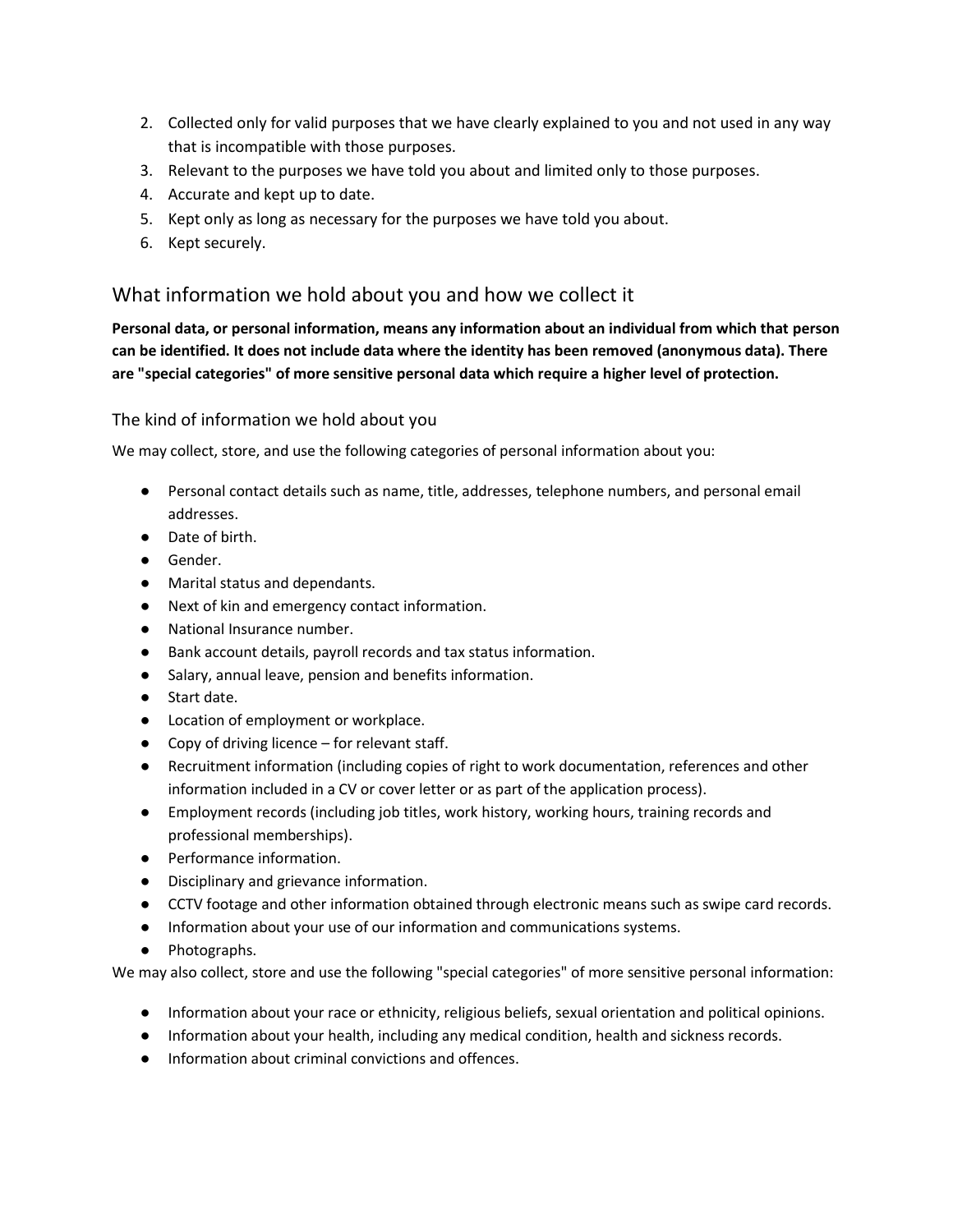#### How we collect your personal information

We typically collect personal information about employees, applicants, workers and contractors through the application and recruitment process, either directly from candidates or sometimes from an employment agency or background check provider. We may sometimes collect additional information from third parties including former employers, credit reference agencies or other background check agencies.

We will collect additional personal information in the course of job-related activities throughout the period of you working for us.

## How we will use your personal information

We will only use your personal information when the law allows us to. Most commonly, we will use your personal information in the following circumstances:

- 1. Where we need to perform the contract we have entered into with you.
- 2. Where we need to comply with a legal obligation.
- 3. Where it is necessary for our legitimate interests (or those of a third party) and your interests and fundamental rights do not override those interests.
- 4. Where you are a significant member of a team that we need to introduce to a customer or other third party.

We may also use your personal information in the following situations, which are likely to be rare:

- 1. Where we need to protect your interests (or someone else's interests).
- 2. Where it is needed in the public interest or for official purposes.

## Situations in which we will use your personal information

We need all the categories of information in the list above (see The kind of information we hold about you) primarily to allow us to perform our contract with you and to enable us to comply with legal obligations. In some cases we may use your personal information to pursue legitimate interests of our own or those of third parties, provided your interests and fundamental rights do not override those interests. The situations in which we will process your personal information are listed below:

- Making a decision about your recruitment or appointment.
- Determining the terms on which you work for us.
- Checking you are legally entitled to work in the UK.
- Paying you and, if you are an employee, deducting tax and National Insurance contributions.
- Providing the following benefits to you: flexible working; pension; flu jabs on request; company maternity; paternity and adoption pay; training and development opportunities; Free 1 year NUS extra card; free eye test and up to £50 towards new glasses (if for DSE use only), childcare vouchers, staff welfare provision; free attendance at some Union events, Access to University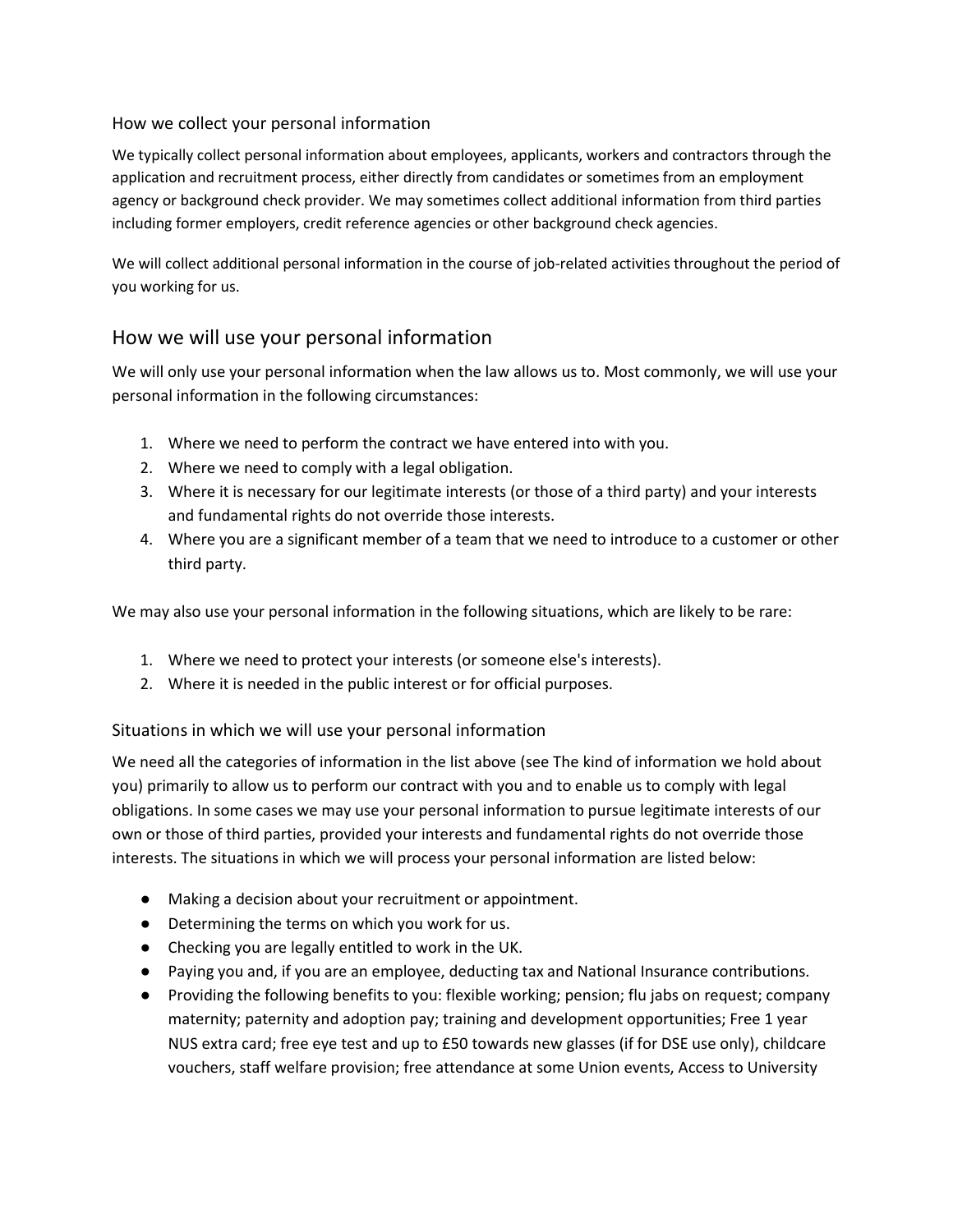staff benefits – discounted gym membership, free library membership, parking on campus at a discounted rate.

- Liaising with your pension provider.
- Administering the contract we have entered into with you.
- Business management and planning, including accounting and auditing.
- Conducting performance reviews, managing performance and determining performance requirements.
- Assessing qualifications for a particular job or task, including decisions about promotions.
- Gathering evidence for possible grievance or disciplinary hearings.
- Making decisions about your continued employment or engagement.
- Making arrangements for the termination of our working relationship.
- Education, training and development requirements.
- Dealing with legal disputes involving you, or other employees, workers and contractors, including accidents at work.
- Ascertaining your fitness to work.
- Managing sickness absence.
- Complying with health and safety obligations.
- To prevent fraud.
- To monitor your use of our information and communication systems to ensure compliance with our IT policies.
- To ensure network and information security, including preventing unauthorised access to our computer and electronic communications systems and preventing malicious software distribution.
- To conduct data analytics studies to review and better understand employee retention and attrition rates.
- Equal opportunities monitoring.

Some of the above grounds for processing will overlap and there may be several grounds which justify our use of your personal information.

If you fail to provide personal information

If you fail to provide certain information when requested, we may not be able to perform the contract we have entered into with you (such as paying you or providing a benefit), or we may be prevented from complying with our legal obligations (such as to ensure the health and safety of our workers).

## Change of purpose

We will only use your personal information for the purposes for which we collected it, unless we reasonably consider that we need to use it for another reason and that reason is compatible with the original purpose. If we need to use your personal information for an unrelated purpose, we will notify you and we will explain the legal basis which allows us to do so.

Please note that we may process your personal information without your knowledge or consent, in compliance with the above rules, where this is required or permitted by law.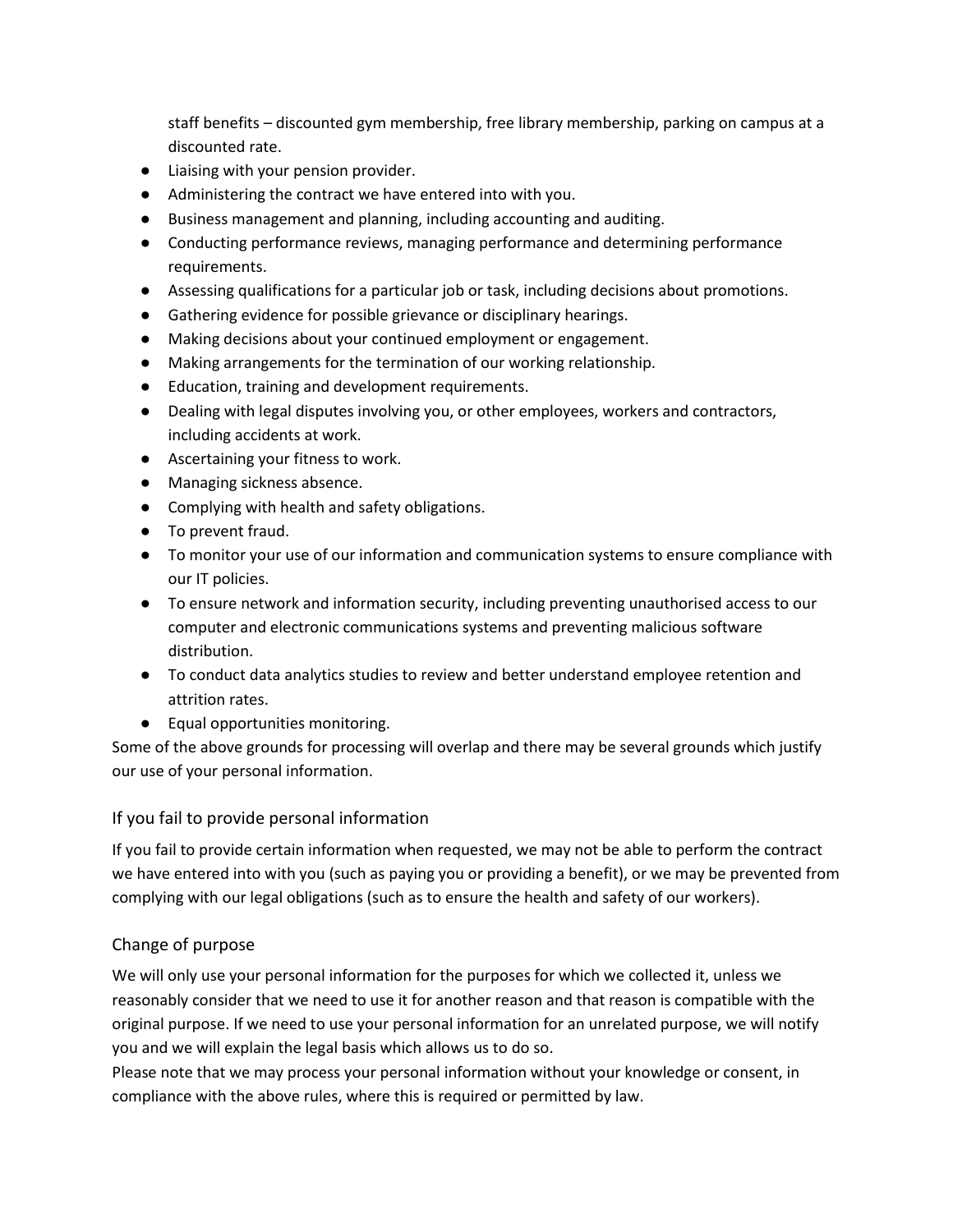## How we use particularly sensitive personal information

Special categories" of particularly sensitive personal information require higher levels of protection. We need to have further justification for collecting, storing and using this type of personal information. We may process special categories of personal information in the following circumstances:

- 1. In limited circumstances, with your explicit written consent.
- 2. Where we need to carry out our legal obligations and in line with our privacy standard.
- 3. Where it is needed in the public interest, such as for equal opportunities monitoring or in relation to our occupational pension scheme, and in line with our privacy standard.
- 4. Where it is needed to assess your working capacity on health grounds, subject to appropriate confidentiality safeguards.

Less commonly, we may process this type of information where it is needed in relation to legal claims or where it is needed to protect your interests (or someone else's interests) and you are not capable of giving your consent, or where you have already made the information public. We may also process such information about members or former members in the course of legitimate business activities with the appropriate safeguards.

#### Our obligations as an employer

We will use your particularly sensitive personal information in the following ways:

- We will use information relating to leaves of absence, which may include sickness absence or family related leaves, to comply with employment and other laws.
- We will use information about your physical or mental health, or disability status, to ensure your health and safety in the workplace and to assess your fitness to work, to provide appropriate workplace adjustments, to monitor and manage sickness absence and to administer benefits.
- We will use information about your race or national or ethnic origin, religious, philosophical or moral beliefs, or your sexual life or sexual orientation, to ensure meaningful equal opportunity monitoring and reporting.

## Do we need your consent?

We do not need your consent if we use special categories of your personal information in accordance with our written policy to carry out our legal obligations or exercise specific rights in the field of employment law. In limited circumstances, we may approach you for your written consent to allow us to process certain particularly sensitive data. If we do so, we will provide you with full details of the information that we would like and the reason we need it, so that you can carefully consider whether you wish to consent. You should be aware that it is not a condition of your contract with us that you agree to any request for consent from us.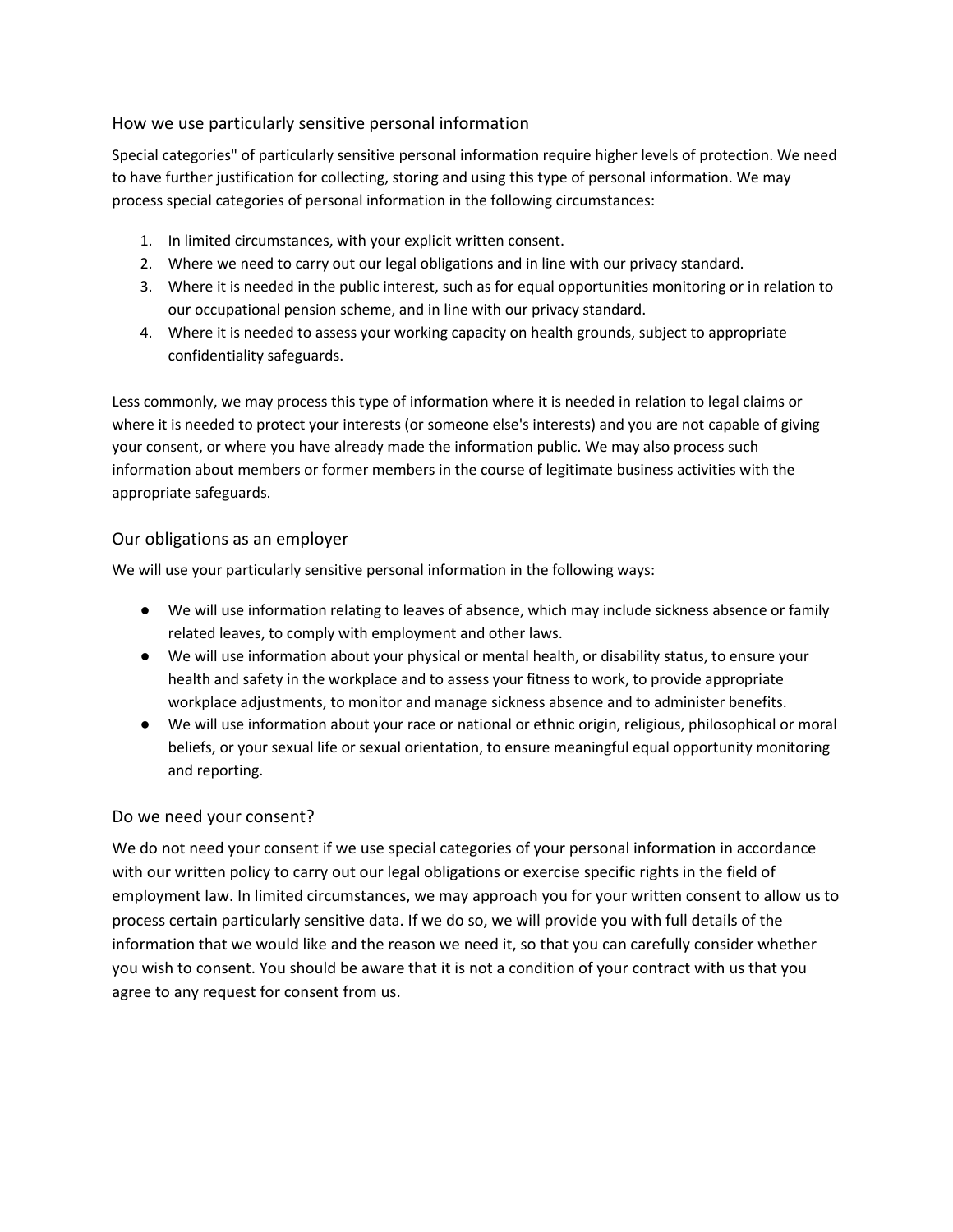# Information about criminal convictions

**We may only use information relating to criminal convictions where the law allows us to do so. This will usually be where such processing is necessary to carry out our obligations and provided we do so in line with our privacy standard. Less commonly, we may use information relating to criminal convictions where it is necessary in relation to legal claims, where it is necessary to protect your interests (or someone else's interests) and you are not capable of giving your consent, or where you have already made the information public. We may also process such information about members or former members in the course of legitimate business activities with the appropriate safeguards.**

We envisage that we will hold information about criminal convictions.

We will only collect information about criminal convictions if it is appropriate given the nature of the role and where we are legally able to do so. Where appropriate, we will collect information about criminal convictions as part of the recruitment process or where we need that information because of your role. We may be notified of such information directly by you in the course of you working for us.

We are allowed to use your personal information in this way to carry out our obligations.

## Data Sharing

**We may have to share your data with third parties, including customers, third-party service providers and other entities in the group. We require third parties to respect the security of your data and to treat it in accordance with the law. We may transfer your personal information outside the EU for any of the purposes described in this notice. If we do, you can expect a similar degree of protection in respect of your personal information.**

## Why might you share my personal information with third parties?

We may share your personal information with third parties where required by law, where it is necessary to administer the working relationship with you or where we have another legitimate interest in doing so.

## Which third-party service providers process my personal information?

"Third parties" includes third-party service providers (including contractors and designated agents) and other entities within our group. The following activities are carried out by third-party service providers: payroll, pension administration, benefits provision and administration, IT services, occupational health, Student staff employment tools, accounting systems and online banking.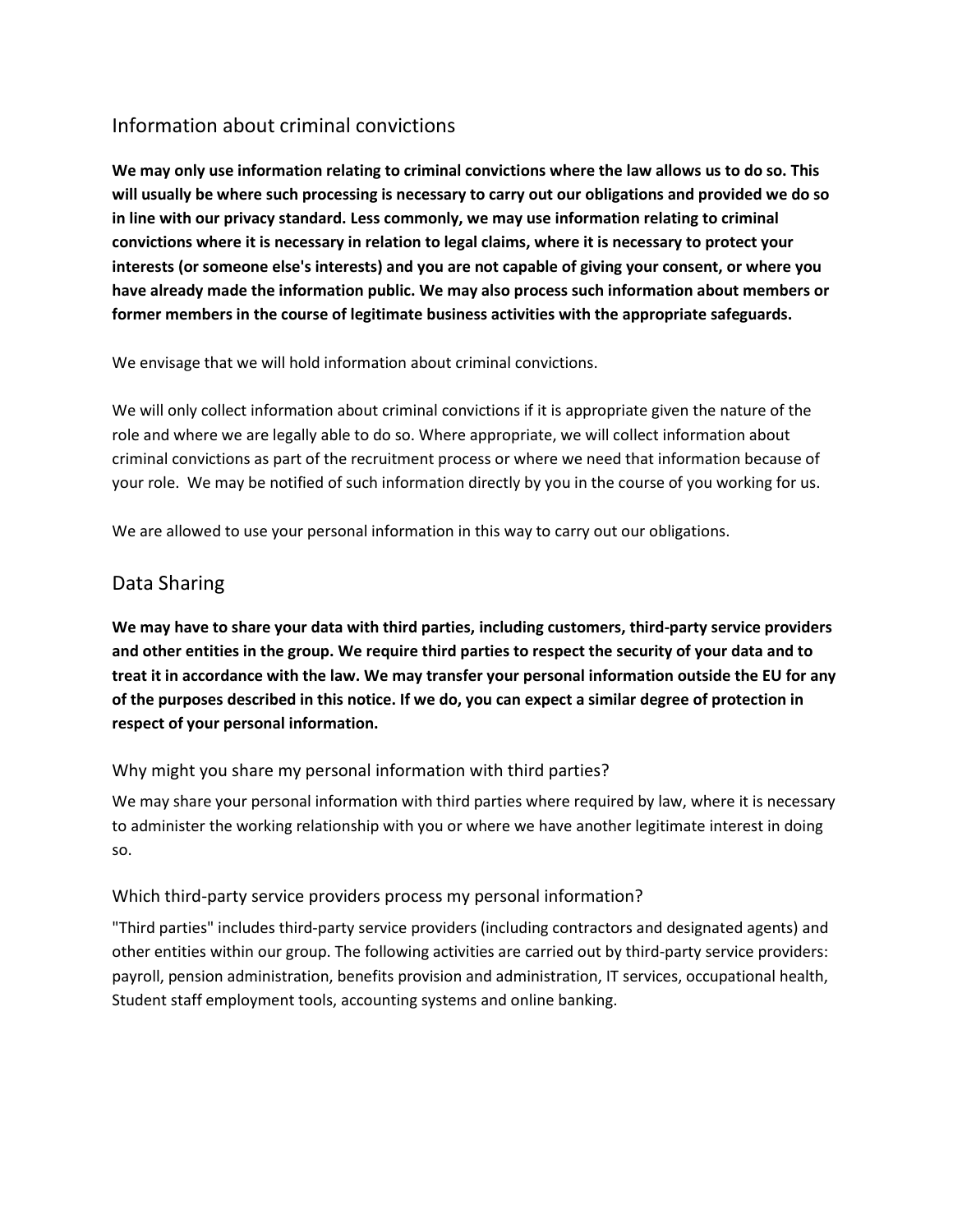How secure is my information with third-party service providers and other entities in our group?

All our third-party service providers and other entities in the group are required to take appropriate security measures to protect your personal information under the general law or in line with our policies. We do not allow our third-party service providers to use your personal data for their own purposes. We only permit them to process your personal data for specified purposes and in accordance with our instructions.

## When might you share my personal information with other entities in the group?

We will share your personal information with other entities in our group as part of our regular reporting activities on company performance, in the context of a business reorganisation or group restructuring exercise, for system maintenance support and hosting of data, for holding in a central repository of employee data.

## What about other third parties?

We may share your personal information with other third parties, for example in the context of the possible sale or restructuring of the business. We may also need to share your personal information with a regulator or to otherwise comply with the law.

## Transferring information outside the EU

We don't currently transfer data outside the EU however, if we did transfer the personal information we collect about you to the countries outside the EU in order to perform our contract with you. There may not be an adequacy decision by the European Commission in respect of those countries. This means that the countries to which we transfer your data may not deemed to provide an adequate level of protection for your personal information.

However, to ensure that your personal information does receive an adequate level of protection we have put in place the following appropriate measure[s] to ensure that your personal information is treated by those third parties in a way that is consistent with and which respects the EU and UK laws on data protection:

- We only use globally recognised organisations who have made commitments and reached specific ISO standards in data security.
- Require all third party sharing to be undertaken with a valid contract only
- Require all third parties to be auditable by our Lead Data Controller

If you require further information about these protective measures, you can request it from the Lead Data Controller or it is available the staff intranet.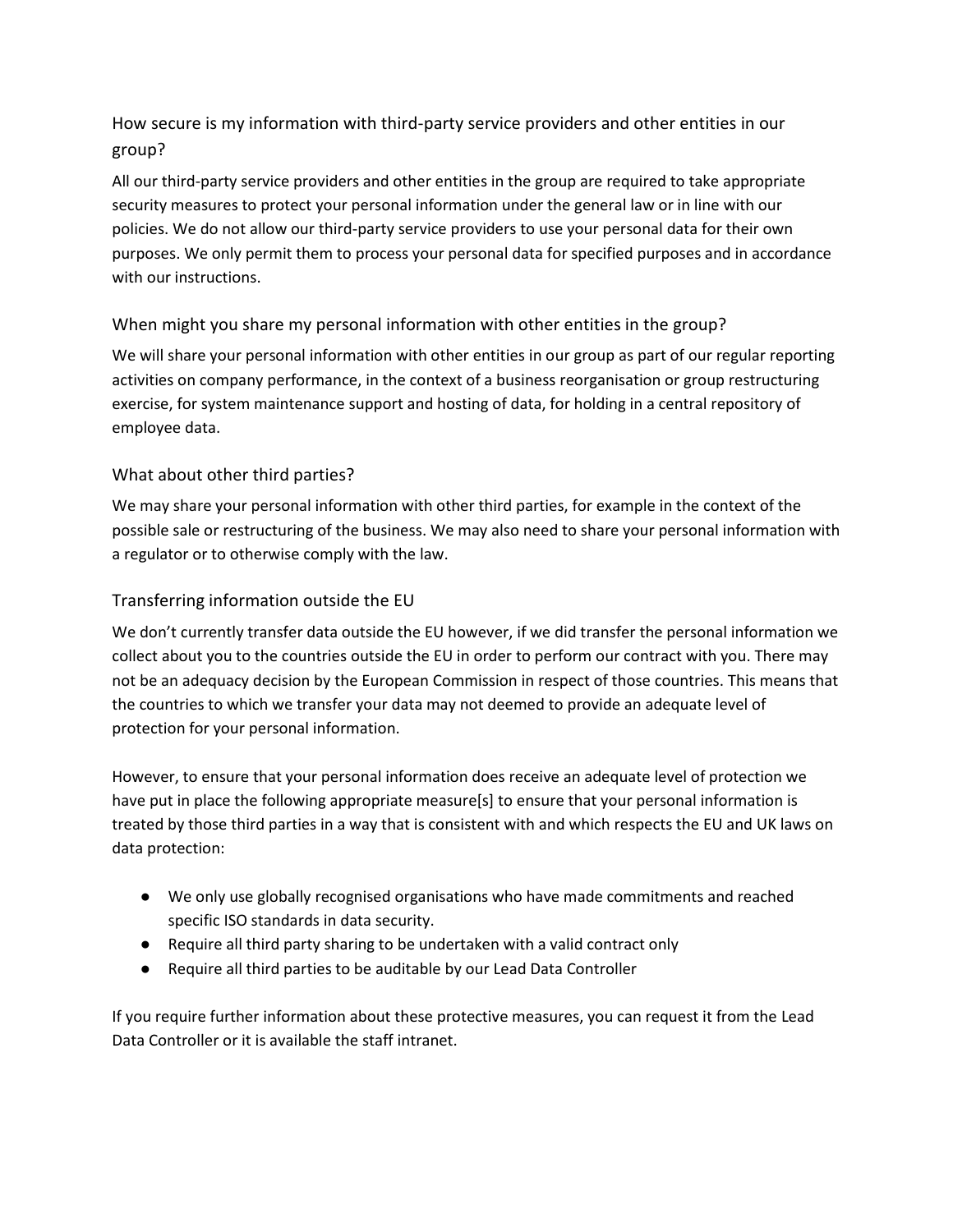# Data Retention

## How long will you use my information for?

We will only retain your personal information for as long as necessary to fulfil the purposes we collected it for, including for the purposes of satisfying any legal, accounting, or reporting requirements. To determine the appropriate retention period for personal data, we consider the amount, nature, and sensitivity of the personal data, the potential risk of harm from unauthorised use or disclosure of your personal data, the purposes for which we process your personal data and whether we can achieve those purposes through other means, and the applicable legal requirements.

In some circumstances we may anonymise your personal information so that it can no longer be associated with you, in which case we may use such information without further notice to you. Once you are no longer an employee, worker or contractor of the company we will retain and securely destroy your personal information in accordance with applicable laws and regulations.

## Rights of access, correction, erasure, and restriction

## Your duty to inform us of changes

It is important that the personal information we hold about you is accurate and current. Please keep us informed if your personal information changes during your working relationship with us.

## Your rights in connection with personal information

Under certain circumstances, by law you have the right to:

- Request access to your personal information (commonly known as a "data subject access request"). This enables you to receive a copy of the personal information we hold about you and to check that we are lawfully processing it.
- Request correction of the personal information that we hold about you. This enables you to have any incomplete or inaccurate information we hold about you corrected.
- Request erasure of your personal information. This enables you to ask us to delete or remove personal information where there is no good reason for us continuing to process it. You also have the right to ask us to delete or remove your personal information where you have exercised your right to object to processing (see below).
- Object to processing of your personal information where we are relying on a legitimate interest (or those of a third party) and there is something about your particular situation which makes you want to object to processing on this ground. You also have the right to object where we are processing your personal information for direct marketing purposes.
- Request the restriction of processing of your personal information. This enables you to ask us to suspend the processing of personal information about you, for example if you want us to establish its accuracy or the reason for processing it.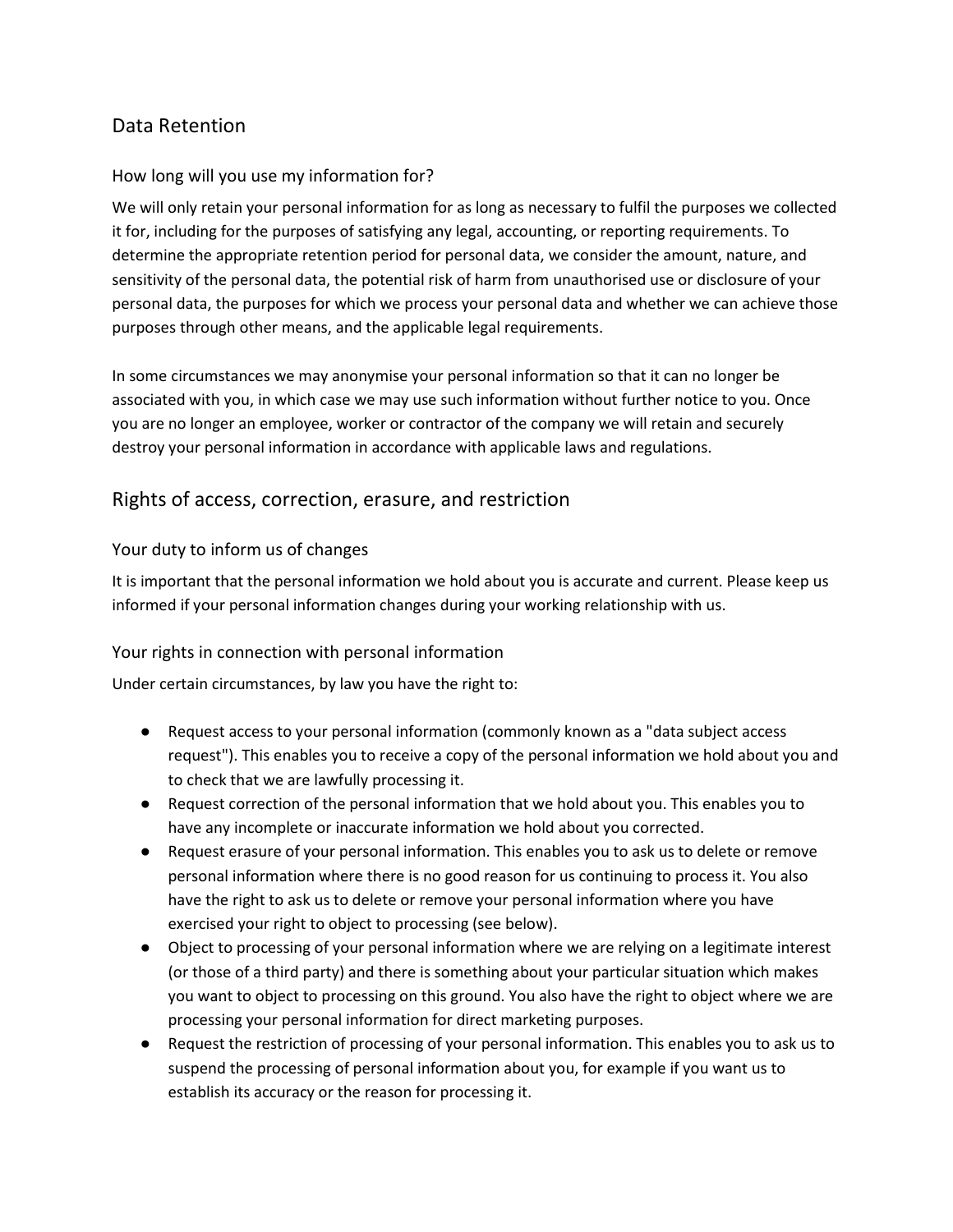If you want to review, verify, correct or request erasure of your personal information, or object to the processing of your personal data, or request that we transfer a copy of your personal information to another party, please contact the Lead Data Controller in writing.

#### No fee usually required

You will not have to pay a fee to access your personal information (or to exercise any of the other rights). However, we may charge a reasonable fee if your request for access is clearly unfounded or excessive. Alternatively, we may refuse to comply with the request in such circumstances.

## What we may need from you

We may need to request specific information from you to help us confirm your identity and ensure your right to access the information (or to exercise any of your other rights). This is another appropriate security measure to ensure that personal information is not disclosed to any person who has no right to receive it.

#### Right to withdraw consent

In the limited circumstances where you may have provided your consent to the collection, processing and transfer of your personal information for a specific purpose, you have the right to withdraw your consent for that specific processing at any time. To withdraw your consent, please contact the Lead Data Controller. Once we have received notification that you have withdrawn your consent, we will no longer process your information for the purpose or purposes you originally agreed to, unless we have another legitimate basis for doing so in law.

## Lead Data Controller

We have appointed a Lead Data Controller to oversee compliance with this privacy notice. If you have any questions about this privacy notice or how we handle your personal information, please contact the Lead Data Controller. You have the right to make a complaint at any time to the Information Commissioner's Office (ICO), the UK supervisory authority for data protection issues.

## Changes to this privacy notice

We reserve the right to update this privacy notice at any time, and we will provide you with a new privacy notice when we make any substantial updates. We may also notify you in other ways from time to time about the processing of your personal information.

#### **If you have any questions about this privacy notice, please contact the Lead Data Controller.**